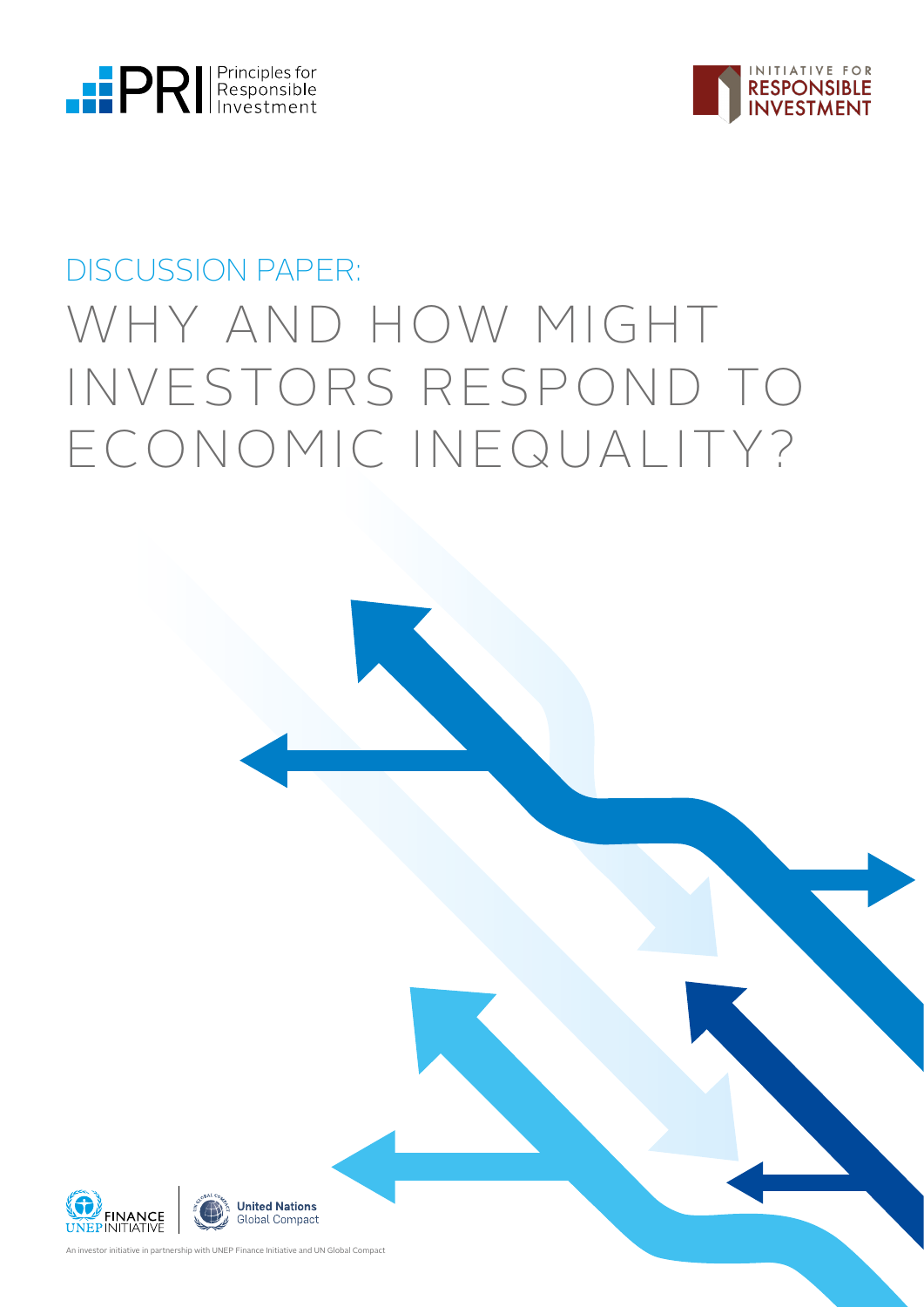# THE SIX PRINCIPLES

**We will incorporate ESG issues into investment analysis and** 1 **decision-making processes.**

**We will be active owners and incorporate ESG issues into our** 2 **ownership policies and practices.**

**We will seek appropriate disclosure on ESG issues by** 3 **the entities in which we invest.**

We will promote acceptance and implementation of the Principles<br>within the investment industry.

**We will work together to**  implementing the Principles.

We will each report on our activities and progress towards<br>implementing the Principles.



### PRI'S MISSION

"We believe that an economically efficient, sustainable global financial system is a necessity for long-term value creation. Such a system will reward long-term, responsible investment and benefit the environment and society as a whole.

The PRI will work to achieve this sustainable global financial system by encouraging adoption of the Principles and collaboration on their implementation; by fostering good governance, integrity and accountability; and by addressing obstacles to a sustainable financial system that lie within market practices, structures and regulation."

### ACKNOWLEDGEMENTS

### AUTHOR

David Wood, Adjunct Lecturer in Public Policy Director, Initiative for Responsible Investment Hauser Institute for Civil Society, Harvard Kennedy School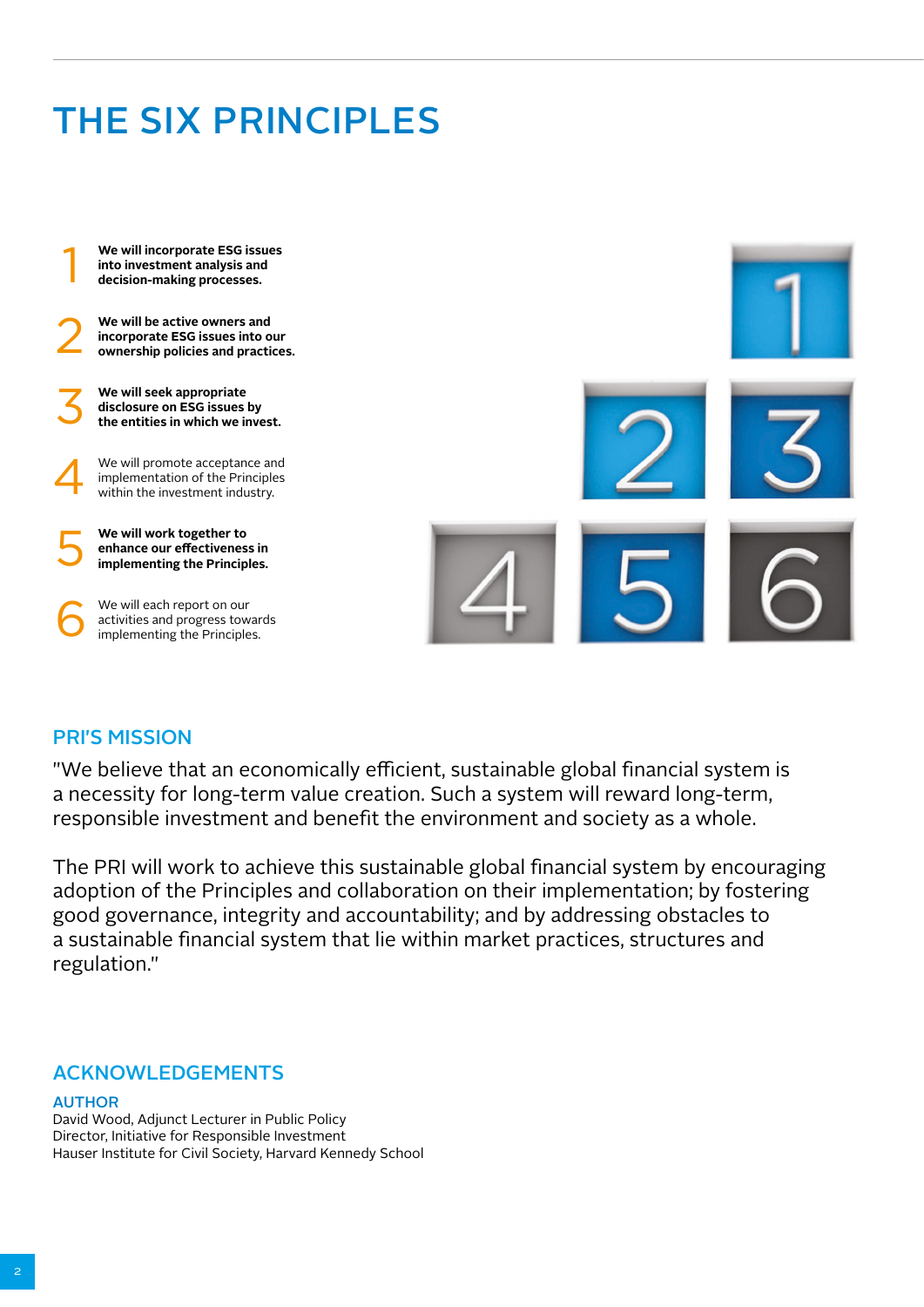# **CONTENTS**

| <b>OVERVIEW</b>                                 | 4                       |
|-------------------------------------------------|-------------------------|
| WHY SHOULD INVESTORS CARE ABOUT INEQUALITY?     | $\overline{\mathbf{4}}$ |
| <b>NEW RESEARCH AND ATTENTION</b>               | $\mathbf 4$             |
| <b>IMPACT ON ECONOMIC GROWTH</b>                | 5                       |
| HOW CAN INVESTORS RESPOND TO INEQUALITY?        | 6                       |
| 1. INEQUALITY AS A LENS FOR INVESTMENT ANALYSIS | 6                       |
| 2. EFFORTS TO MITIGATE INEQUALITY               | 7                       |
| 3. FINANCIALIZATION AND INEQUALITY              | 8                       |
| 4. INVESTOR ROLE IN BROADER POLICY DISCUSSIONS  | 9                       |
| <b>CONCLUSION</b>                               | 1 <sub>O</sub>          |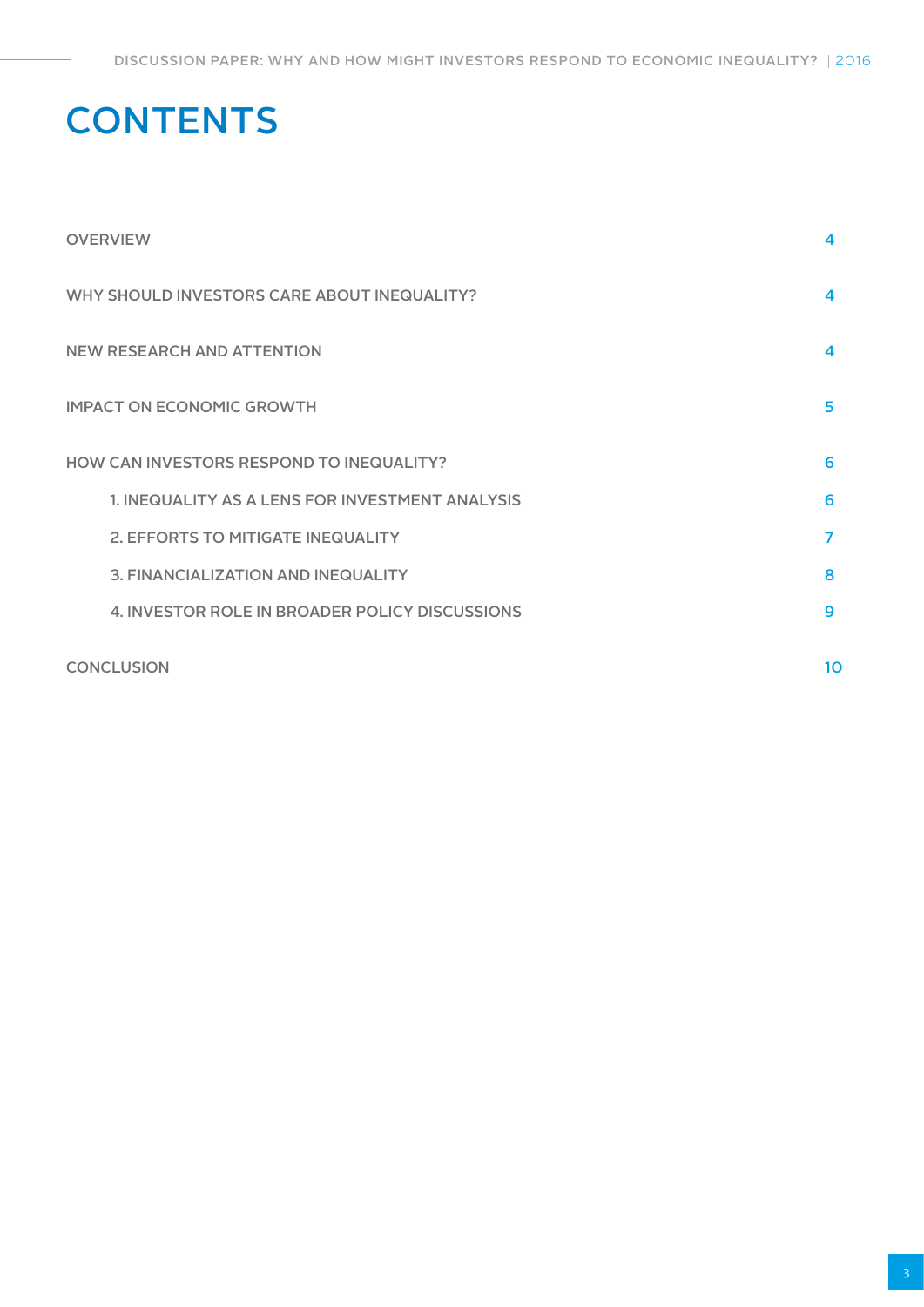# **OVERVIEW**

Economic inequality, understood as the gap between the rich and poor in income and wealth, has received extensive and continuing attention in public and academic discourse across the globe since the financial crisis.' New research on the nature, causes and consequences of inequality seems to come every week, and considerable political discussion occurs within and between governments. In some ways, the contours of the discourse on inequality parallel those of climate change – in terms of responsible investment, inequality is emerging as a paradigmatic instance of the S in ESG, as climate risk is to the E.

Furthermore, there are active calls on private sector investment to redress inequality. Perhaps most prominently, the United Nations explicitly calls on private investors to engage on the Sustainable Development Goals – and SDG 10: Reduced Inequalities – is perhaps a sign that a focus on inequality reduction may become part of the politicaleconomic environment in which investors work.

The PRI roundtable series is a key opportunity to advance the discussion about the impact of economic inequality on the long term performance of investment portfolios and the potential strategies investors can employ to mitigate the risks of inequality. Following this series, research will be commissioned that addresses questions raised from the events. We look forward to your feedback.

### HOW DOES ECONOMIC INEQUALITY IMPACT THE LONG TERM PERFORMANCE OF INVESTMENT PORTFOLIOS?

Responsible investment, as a discipline, argues that investors are better served by enhancing their investment decisions through the integration of ESG information. Further, responsible investment, as a field, is premised on the belief that, over the long-term, the interests of investors and society as a whole are likely to converge.<sup>2</sup>

From this perspective, there are at least three reasons why investors might see inequality as an important topic to address:

#### Inequality (and its growth) might have negative

consequences to investors' long-term investment performance.

- The emergence of inequality as a topic of domestic and global concern may change the risks and opportunities that affect the available universe of investment opportunities.
- Inequality might negatively affect the financial system in which investors participate, and the world in which beneficiaries live.3

### NEW RESEARCH AND ATTENTION

Inequality has entered the political mainstream, becoming the subject of scrutiny by global policymakers at events like the World Economic Forum annual meetings in Davos and intense civic mobilizations like Occupy Wall Street. In the United States, President Obama has called inequality "the defining issue of our time." Political events with significant economic implications – such as the recent vote in Great Britain to leave the European Union – have been viewed as manifestations of risk associated with economic inequality.4

Research has highlighted dramatic growth in inequality, especially in developed countries in the latter part of the 20th century. The attention received by Thomas Piketty's *Capital in the 21st Century*, which highlights sharp spikes in wealth at the very top of the developed world's economies, in addition to work by Piketty and Emmanuel Saez focused on the United States, helped spark popular focus on "the 1%."5

Additional research on inequality suggests widespread growth of in-country inequality in both developed and developing world national economies over the same period, with a variety of potential causes.<sup>6</sup>

This does not necessarily mean that inequality is increasing globally. Branko Milanovic's recent work, *Global Inequality: A New Approach for the Age of Globalization*, 7 argues that the world's global population has become more equal, largely due to the growth of a middle class in large developing world economies, particularly China. Milanovic also argues however that the growth of in-country inequality can lead to political instability that may endanger global gains and that, for reasons of equity, welfare and social cohesion, in-country inequality is a salient topic.

<sup>1</sup> It is important to note that economic inequality is a complicated topic – wealth and income inequality are not the same things for instance – and major issues of racial and gender equity among other important issues are deeply linked to but not the same as economic inequality. This briefing focuses broadly on economic inequality in light of recent research on the subject.

<sup>2</sup> On this topic see David Wood, "What do we mean by the S in ESG: Society as a Stakeholder in Responsible Investment", Routledge Handbook on Responsible Investment. London and New York, 2015.

<sup>3</sup> For a previous effort to address this problem, see David Wood and Jay Youngdahl, "How might responsible investors address income inequality?" Paper presented to the PRI Academic Network Conference, Montreal 2014.

<sup>4</sup> Darvas, Z. 'Brexit Vote Boosts Case For Inclusive Growth.'<http://bruegel.org/2016/07/brexit-vote-boosts-case-for-inclusive-growth/> [Accessed 30 August 2016]

<sup>5</sup> Thomas Piketty, Capital in the 21st Century, tr. Arthur Goldhammer, Cambridge 2014; Thomas Piketty and Emmanuel Saez, "Inequality in the Long-Run," Science 344, 2014, pp. 838-843.

<sup>6</sup> For one overview, see the International Monetary Fund's webpage on its research on inequality, found at <http://www.imf.org/external/np/fad/inequality/> [Accessed June 12, 2016].

<sup>7</sup> Branko Milanovic, Global Inequality: A New Approach for the Age of Globalization, Cambridge. 2016.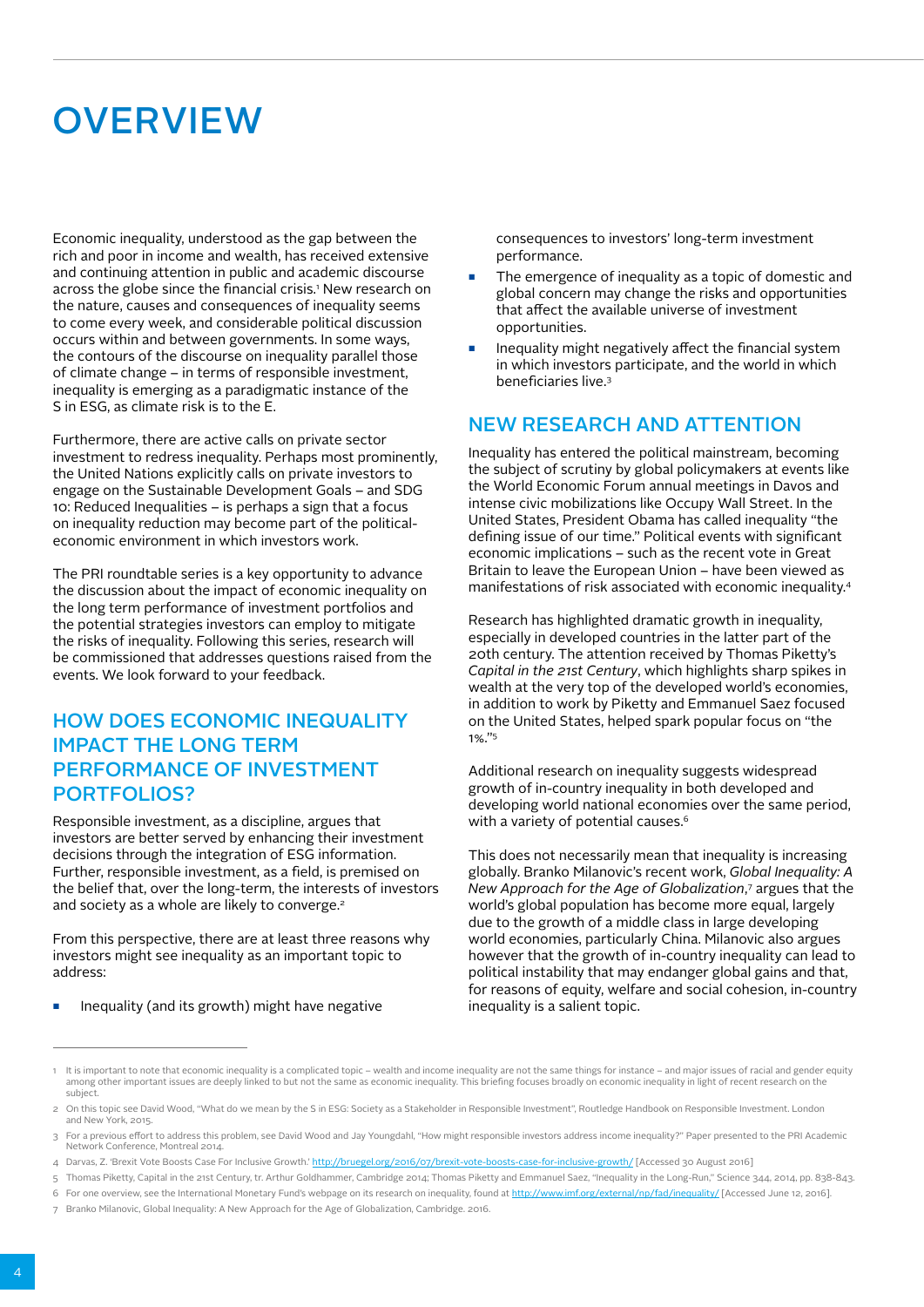# IMPACT ON ECONOMIC GROWTH

One strain of recent research has argued that inequality can have negative consequences for economic growth (and that reducing it can therefore have positive consequences).<sup>8</sup> In 2014, the IMF summarized this in a paper entitled, *Redistribution, Inequality, and Growth* by stating:

"Our work built on the tentative consensus in the literature that inequality can undermine progress in health and education, cause investment reducing political and economic instability, and undercut the social consensus required to adjust in the face of shocks, and thus that it tends to reduce the pace and durability of growth."9

### In its report on "inclusive growth," *In It Together: Why Less Inequality Benefits All*, the OECD reaches similar conclusions:

"For many OECD countries inequality is today at its highest since data collection started. This long-run increase in income inequality does not only raise social and political but also economic concerns: income inequality tends to drag down GDP growth, and it is the rising distance of the lower 40% from the rest of society which accounts for this effect." $10^{\circ}$ 

#### In contrast to past conventional wisdom that there is an essential trade-off between equality and growth, these papers assert that in circumstances of excessive inequality, policies to promote equality can improve economic performance.

### This research is echoed in the UN's SDG 10, which states that:

"While income inequality between countries may have been reduced, inequality within countries has risen. There is growing consensus that economic growth is not sufficient to reduce poverty if it is not inclusive and if it does not involve the three dimensions of sustainable development – economic, social and environmental."11

### SOME MECHANISMS BY WHICH INEQUALITY MIGHT NEGATIVELY AFFECT GROWTH12:

**Reduced consumer demand:** the wealthy tend to save more than other consumers, so wage stagnation and the resulting inequality may reduce the spending power of the poor and middle classes; in addition to reduced ability to save for retirement.

**Increased economic instability:** inequality may drive bubbles, as those without economic resources take on debt for consumption.

**Rent-seeking and political power:** concentration of wealth may lead to increased political power and influence, capturing economic rents at the expense of productive activity.

**Exacerbation of social instability:** as the gap between the haves and the have nots grows, so might social tension, and political and social instability. Inequality can even directly harm human well-being, being linked for instance to poor health outcomes, and reduced investment in education and development.

How much inequality is too much remains a difficult question to answer, and is clearly linked to particular economic, political and cultural circumstances, but this research has at least given investors cause to consider the question. James Galbraith suggests a biological metaphor: inequality is like blood pressure. When too high, blood pressure is a potential cause of harm to the body, and a potential sign of other troubling activity in the system.13

In sum, recent research and discourse on inequality has suggested that:

- In-country economic inequality is growing in many places;
- Inequality may have harmful effects on economic growth;
- Inequality may be a sign of unproductive economic activity, rent-seeking, or economic instability, and
- Inequality is becoming a concern in political and civil society that may have implications for investors and their beneficiaries.

<sup>8</sup> For one iteration of these arguments see Jared Bernstein, "The Impact of Inequality on Growth," Center for American Progress. December 2014.

<sup>9</sup> Jonathan D. Ostry, Andrew Berg, and Charalambos G. Tsangarides, "Redistribution, Inequality, and Growth," IMF Staff Discussion Note. 14/02, Washington DC 2014. p.4.

<sup>10</sup> OECD, In It Together: Why Less Inequality Benefits All, p.3, OECD Publishing. Paris 2015.

<sup>11</sup> The goals are found at [https://sustainabledevelopment.un.org/?menu=1300/](https://sustainabledevelopment.un.org/) [Accessed June 12, 2016].

<sup>12</sup> For an example of efforts to track causes see: Jared Bernstein, "The Impact of Inequality on Growth," Center for American Progress. December 2014.

<sup>13</sup> James Galbraith, Inequality: What Everyone Needs to Know, Oxford, 2016, p. 134.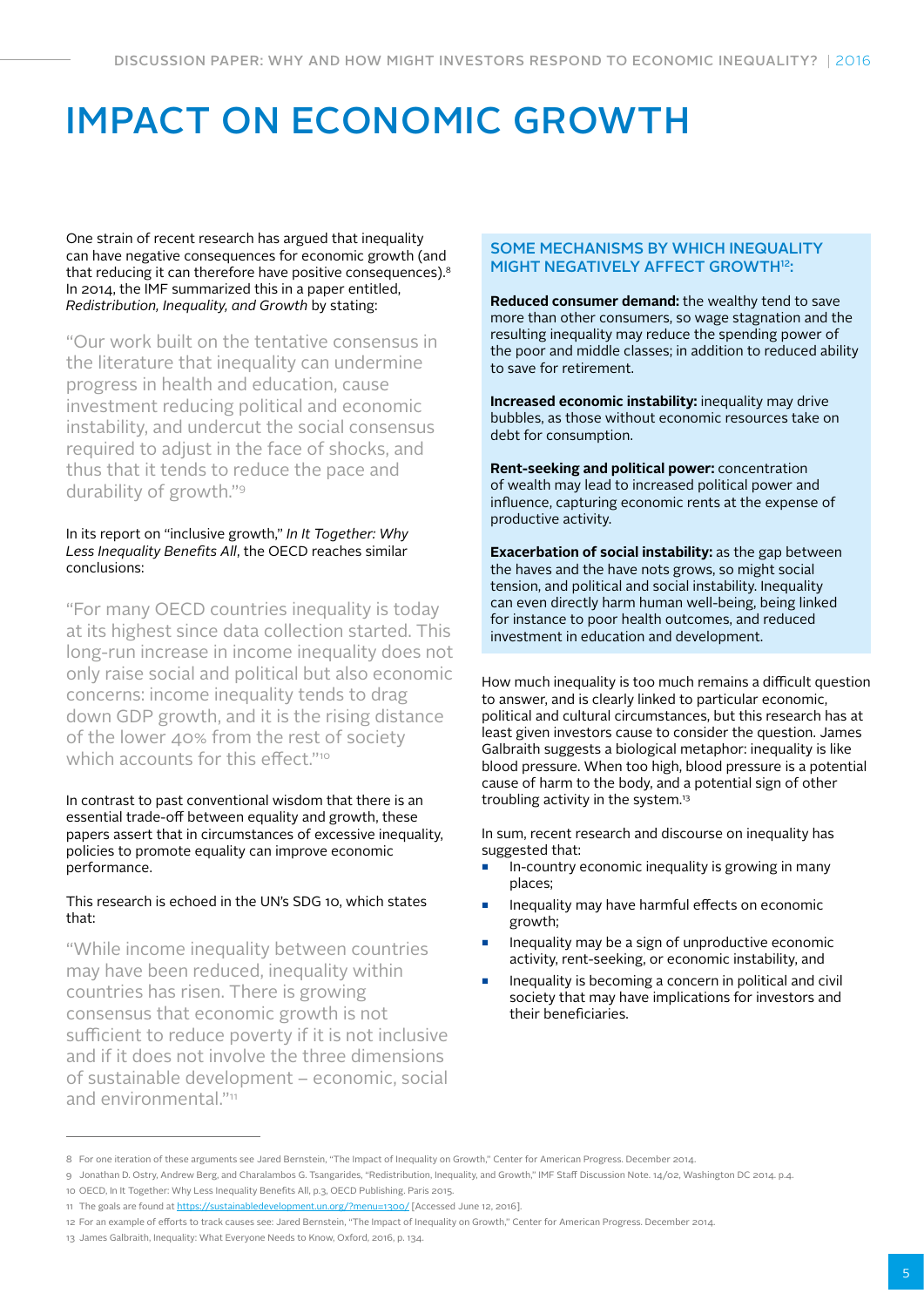# HOW CAN INVESTORS RESPOND TO INEQUALITY?

Here are four potential avenues that investors might consider:

## 1. INEQUALITY AS A LENS FOR INVESTMENT ANALYSIS

Social issues related to inequality may already be integrated into responsible investment analysis and risk management tools used to inform investment decisions and determine shareholder engagement. Related issues include: excessive or poorly aligned executive compensation within firms; efforts to improve corporate reporting on disparities between executive and worker pay; workforce relations and management practices (using indicators such as stable fulltime employment, health and safety performance, corporate strategy that views labor as a source of value creation rather than simply a cost center and worker engagement as proxies for quality of management and potential predictors of future performance). In these cases, inequality becomes a central organizing theme linking diverse aspects of investor analysis and engagement.<sup>14</sup>

Investors may look at low wage scales, unsafe working conditions, labor standards violations and the like as sources of reputational and political risk in light of increasing concern over inequality. Investor engagement in particular industries on executive compensation and fair wage practices, for instance, in the fast-food industry in the United States, have made explicit links between changing consumer sentiment on inequality and potential reputational risk<sup>15</sup>.

Global efforts around supply chain management – such as in the garment industry supply chain work after Rana Plaza – provide similar examples.16 Political and regulatory risk enter this sort of analysis as public policy changes to address the issues of wages and labor standards.

In-country inequality may be used as an indicator for political risk, for example when analyzing sovereign bonds. Inequality may be a risk factor for creditworthiness given its potential impact on economic growth, or a sign of related risk factors including the correlations between corruption and sovereign defaults – part of a general concern voiced in the PRI's Fixed Income Investor Guide, which states that "social factors tend to be given greater weight than environmental factors because of links between political stability, governance, and a country's ability to raise taxes or make reforms."17

- 1. Can investors improve long-term investment decisionmaking by integrating economic inequality risk into investment analysis?
- 2. What information do investors need to incorporate inequality into their investment decisions and engagement, and what are the most material indicators e.g. the GINI coefficient, pay disparities, labor standards, workforce relations?
- 3. What are the geographic implications of integrating inequality into investment analysis?
- 4. How might economic inequality impact companies' financials, e.g. sales, operating costs, discount rate, minimum wage policies, reputational risk, or loss of license to operate in certain countries and therefore loss of earnings?
- 5. How can the implementation of labor and supply chain management policies be improved and monitored in light of examples such as Apple's supply chain management and Foxconn, or others?

<sup>14</sup> See for example Amanda White, "Worlds Colliding: Growing pay inequality to influence markets in 2016," Top1000 Funds, January 22, 2016, found at http://www.top1000funds.com <u>news/2016/01/22/growing-pay-inequality-to-influence-markets-in-2016/</u> [Accessed June 12, 2016], and Jonathan Williams, "ESG – Human Capital Management: Human, all too human"<br>Investment and Pensions Europe. March 2015 foun June 12, 2016].

<sup>15</sup> A source for investor activism and the fast food industry in the US is Catherine Ruetshlin, Fast Food Failure: How CEO-To-Worker Pay Disparity Undermines the Industry and the Overall Economy, Demos 2014.

<sup>16</sup> Archie Beeching, Fixed Income Investor Guide: Putting Responsible Investment into Practice in Fixed Income, PRI 2014, p. 14.

<sup>17</sup> On investor action after Rana Plaza in particular see the Accord on Fire and Building Safety in Bangladesh found at bangladeshaccord.org. [Accessed June 12, 2016].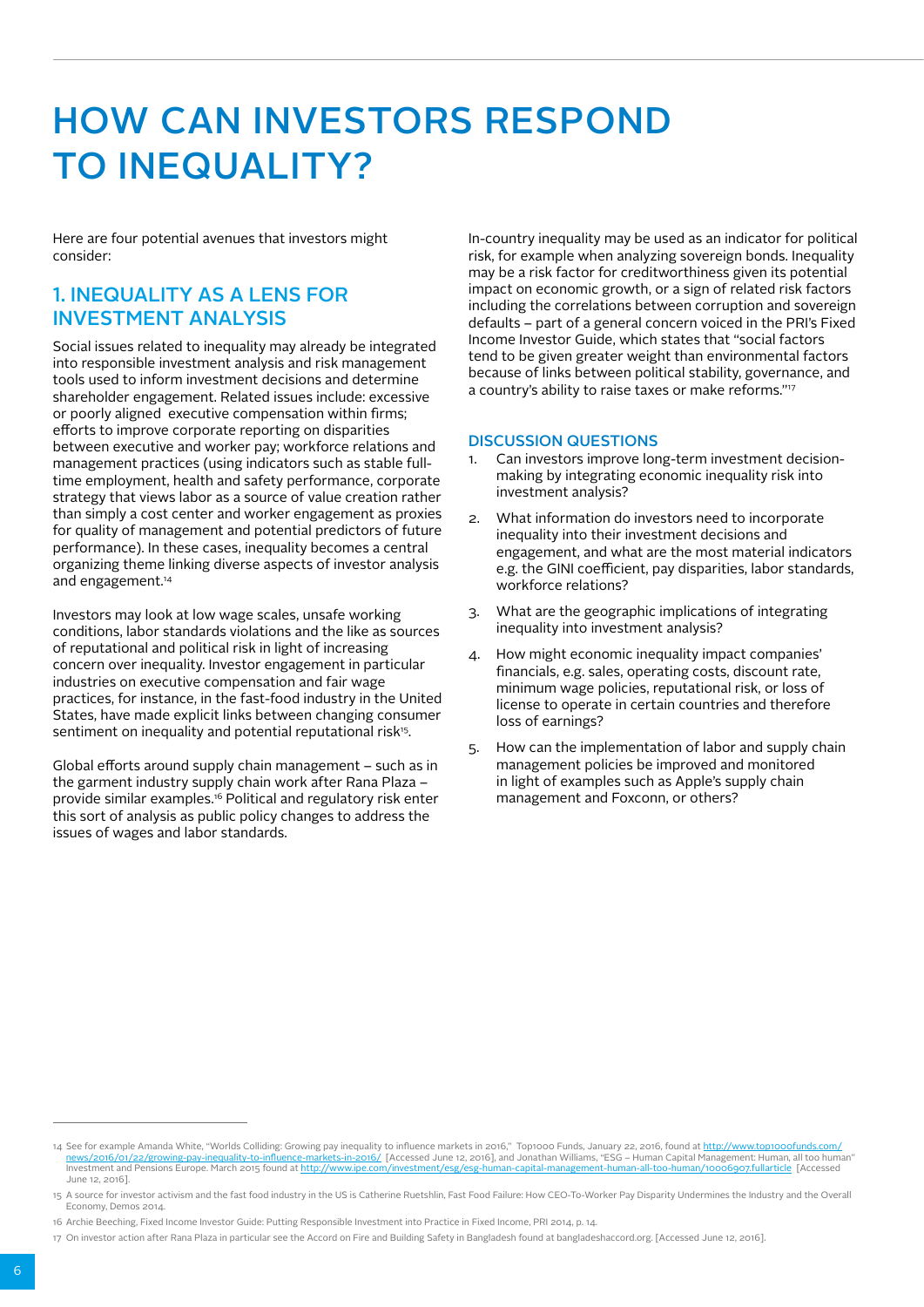## 2. EFFORTS TO MITIGATE INEQUALITY

In many countries, there is a tradition of economically targeted investment where investors seek products that target specific underserved geographies or marginalized communities who may lack access to resources. In the United States, Michael Porter's work on the "competitive inner city" was influential in helping develop a practice of investing in poorer neighborhoods in urban areas to promote economic development.18 Housing is a focus of, for instance, the Dutch pension fund manager PGGM, which has invested in workforce multi-family housing in the United Kingdom on the theory that this can help mitigate the inequality-exacerbating rise in housing prices and support urban regeneration in strategic areas.<sup>19</sup>

Globally, the rise of microfinance as an asset class has been specifically linked to the idea of "financial inclusion," increasing access to needed financial services and opportunities for economic development for poor communities in both developing and developed markets – though research has not always demonstrated the inequality mitigating effects of microfinance. More generally, Bottom of the Pyramid strategies, that focus on the delivery of goods and services to the poor, have been put forward as a means to mitigate poverty and so reduce inequality.20

Institutional investors, frequently labor-affiliated, have introduced responsible contractor policies particularly to engage private equity, real estate, and infrastructure funds on labor practices, and in the process have helped give rise to investment vehicles that explicitly call for fair labor standards, access to collective bargaining and quality job creation.21 These may be seen as addressing the "hollowing out of the middle class" associated with growth in incountry inequality. The French pension fund ERAFP, for instance, has an explicit commitment to favor issuers with strong labor standards and a commitment to democratic labor relations. These types of investment practices can be expected to gain support as the literature shows that increased union density plays a positive role in mitigating inequality.<sup>22</sup>

The field of practice for mitigating inequality may grow, as the international community focuses on the Sustainable Development Goals and national government tackle the challenges of inequality. Investment opportunities generated through "blended finance," attracting subsidy from institutions such as development finance institutions, promotional banks, and from governments, may target explicit social objectives such as inequality mitigation, with opportunities for private capital to participate.23 The IFC has released an "inclusive growth" bond, parallel to the emerging market of green bonds, as one such instrument.<sup>24</sup> The need for clear markers for the social value of such investment opportunities, and clear ways to distinguish how private capital contributes to achieving them, has a clear parallel in efforts to ensure that climate-friendly investments succeed in mitigating carbon-equivalent emissions or helping adapt to climate change consequences.

- 1. What investment opportunities already exist for investors to mitigate inequality?
- 2. Which sectors have the highest risk exposure related to economic inequality? Which sectors can provide investable solutions for investors (e.g. affordable housing, mobile banking, and targeted economic development)? Where are the investment opportunities?
- 3. How can investors work with other institutions to create new growth opportunities which may mitigate inequality?
- 4. Is there a role for company engagement, and if so, with which companies? Is it more about policy dialogue than engagement?
- 5. How can we identify and measure when the private sector adds social value on goals such as SDG 10?
- What investment policies can be implemented to facilitate economic equality and drive long term value creation?

<sup>18</sup> See Michael Porter, "The competitive advantage of the inner city," Harvard Business Review, May 1995, pp.282-295.

<sup>19</sup> For a press release announcing this strategy see "Legal & General and PGGM announce 3000 new homes with 600 million euro partnership" 27 January, 2016, found at: [https://www.](https://www.pggm.nl/english/who-we-are/press/Pages/Legal-and-General-and-PGGM-announce-3000-new-homes-with-£600M-build-to-rent-partnership.aspx) [pggm.nl/english/who-we-are/press/Pages/Legal-and-General-and-PGGM-announce-3000-new-homes-with-£600M-build-to-rent-partnership.aspx](https://www.pggm.nl/english/who-we-are/press/Pages/Legal-and-General-and-PGGM-announce-3000-new-homes-with-£600M-build-to-rent-partnership.aspx) [Accessed June 16, 2016].

<sup>20</sup> Prahalad, C. K. The Fortune at the Bottom of the Pyramid: Eradicating Poverty Through Profits, Wharton School Publishing, 2004.

<sup>21</sup> For a catalogue of some ETI funds see Tom Croft, Up from Wall Street: The Responsible Investment Alternative, Pittsburgh, 2009; see also Tessa Hebb and Rajiv Sharma, "New finance for America's cities," Regional Studies, 48(3), pp. 485-501.

ـ For ERAFP see the Charter on Socially Responsible Investment 2006, found at: <u>https://www.rafp.fr/en/sites/rafp\_en/files/publication/file/charter\_on\_socially\_responsible\_</u><br><u>[investment.pdf](https://www.rafp.fr/en/sites/rafp_en/files/publication/file/charter_on_socially_responsible_investment.pdf)</u> [Accessed June 12 2016]; on th Prosperity, Center for American Progress, 2015, p. 14.

<sup>23</sup> OECD and World Economic Forum, Blended Finance Vol. 1: A Primer for Development Finance and Philanthropic Funders September 2015, found at: [http://www3.weforum.org/docs/](http://www3.weforum.org/docs/WEF_Blended_Finance_A_Primer_Development_Finance_Philanthropic_Funders_report_2015.pdf) [WEF\\_Blended\\_Finance\\_A\\_Primer\\_Development\\_Finance\\_Philanthropic\\_Funders\\_report\\_2015.pdf](http://www3.weforum.org/docs/WEF_Blended_Finance_A_Primer_Development_Finance_Philanthropic_Funders_report_2015.pdf) [Accessed June 16 2016].

<sup>24</sup> See the IFC "Inclusive Business Bonds Factsheet" found at [http://www.ifc.org/wps/wcm/connect/2d3b368046121a35a415bd9916182e35/](http://www.ifc.org/wps/wcm/connect/2d3b368046121a35a415bd9916182e35/Inclusive+Business+Bonds+factsheet+January+2015.pdf?MOD=AJPERES) [Inclusive+Business+Bonds+factsheet+January+2015.pdf?MOD=AJPERES](http://www.ifc.org/wps/wcm/connect/2d3b368046121a35a415bd9916182e35/Inclusive+Business+Bonds+factsheet+January+2015.pdf?MOD=AJPERES) [Accessed June 12, 2016].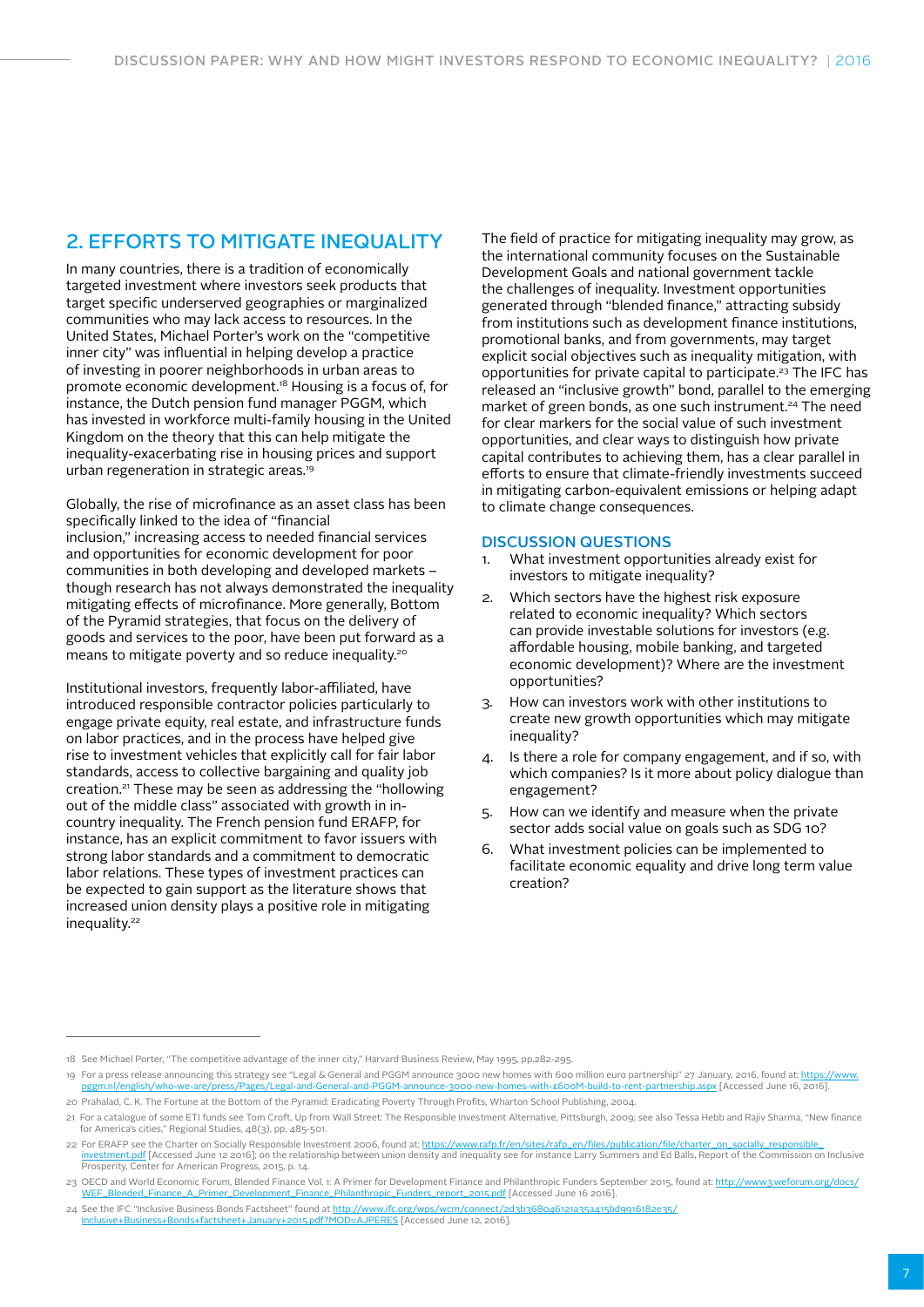# 3. FINANCIALIZATION AND INEQUALITY

The growth of inequality has been linked to

"financialization," understood as the relative rise in the role of finance in economic affairs, the proliferation of financial products and instruments, and the extension of financial practices into new areas. In his recent survey, *Inequality: What Everyone Needs to Know*, Galbraith notes that "a common pattern in inequality measures around the world is the influence on the overall measure of inequality of increasing (and sometimes decreasing) incomes in the financial sector."25

There are a variety of mechanisms through which financialization might affect inequality. One familiar line of argument to responsible investors is the link between short- termism in the market and inequality. The fees paid for financial services have received considerable attention since the financial crisis, as compensation schemes - which at the higher end of finance have become emblematic of increasing inequality - are linked to short-term risk taking and speculative investing at the expense of long-term productive activity. This charge extends beyond the finance industry itself. The link between executive compensation and share price performance may encourage short-termism and inequality generating compensation schemes by corporate executives. Cash allocation practices, such as share buybacks, may extract value from companies in the short term at the expense of wage increases and other investments that might drive long term value creation.<sup>26</sup>

As highlighted above, inequality has also been linked to economic instability – Galbraith further notes that "the financial sector influences inequalities in a second way, by concentrating the growth of investment, and therefore the associated incomes, in a small quadrant of economic activity at any one time." Within finance, the growth of speculative bubbles can reward a small group of first movers at the expense of general economic growth that mitigates inequality. In a feedback loop, disparities in income may also drive the increase of consumer debt, feeding instability and further inequality.<sup>27</sup>

There are debates over the optimal level of financial activity. Broadly construed: finance serves vital purposes, but too much finance may promote instability and harmful inequality. The links between financialization and inequality may bring responsible investors to look at their own role in (de)stabilizing the system. These are the sorts of questions being asked by UNEP's Inquiry into a Sustainable Financial System with particular respect to climate change. The key question of financial stability and the measure of a financial system that benefits "society as a whole" is also raised in PRI's recent consultation paper on *Sustainable Financial Systems, Principle, Impact*. 28

- 1. How can investors review their strategies in light of concerns about financialization contributing to inequality?
- 2. How could this review take place across the agency chain of owner-consultant-manager?
- 3. How does concern about inequality tie into consideration of the financial system as a whole?
- 4. How might a link between financialization and inequality change behavior within the investor community?
- 5. How does the financial regulatory environment foster or provide barriers to equality? What regulatory changes to corporate disclosure, for instance, on pay disparities, supply chain managament or lobbying activities would help investors?

<sup>25</sup> James K. Galbraith, Inequality: What Everyone Needs to Know, Oxford University Press, 2016

<sup>26</sup> William Lazonick, "Profits Without Prosperity," Harvard Business Review, September 2014. <https://hbr.org/2014/09/profits-without-prosperity>[Accessed 2 September 2016.] 27 Galbraith, Inequality, pp. 100-1; on financialization as a topic see also Mike Konczal and Nell Abernathy, Defining Financialization, Roosevelt Institute 2015, found at [http://rooseveltinstitute.org/wp-content/uploads/2015/10/Defining\\_Financialization\\_Web.pdf](http://rooseveltinstitute.org/wp-content/uploads/2015/10/Defining_Financialization_Web.pdf) [Accessed June 12 2016].

<sup>28</sup> UNEP, The Financial System We Need: Aligning the Financial System with Sustainable Development, 2015 found at: <http://web.unep.org/inquiry/publications>Accessed June 12 2016;<br>PRI Consultation, Sustainable Financial Syst PRI Consultation, Sustainable Financial System, Principles, Impact 2016 found at: https://unpri.org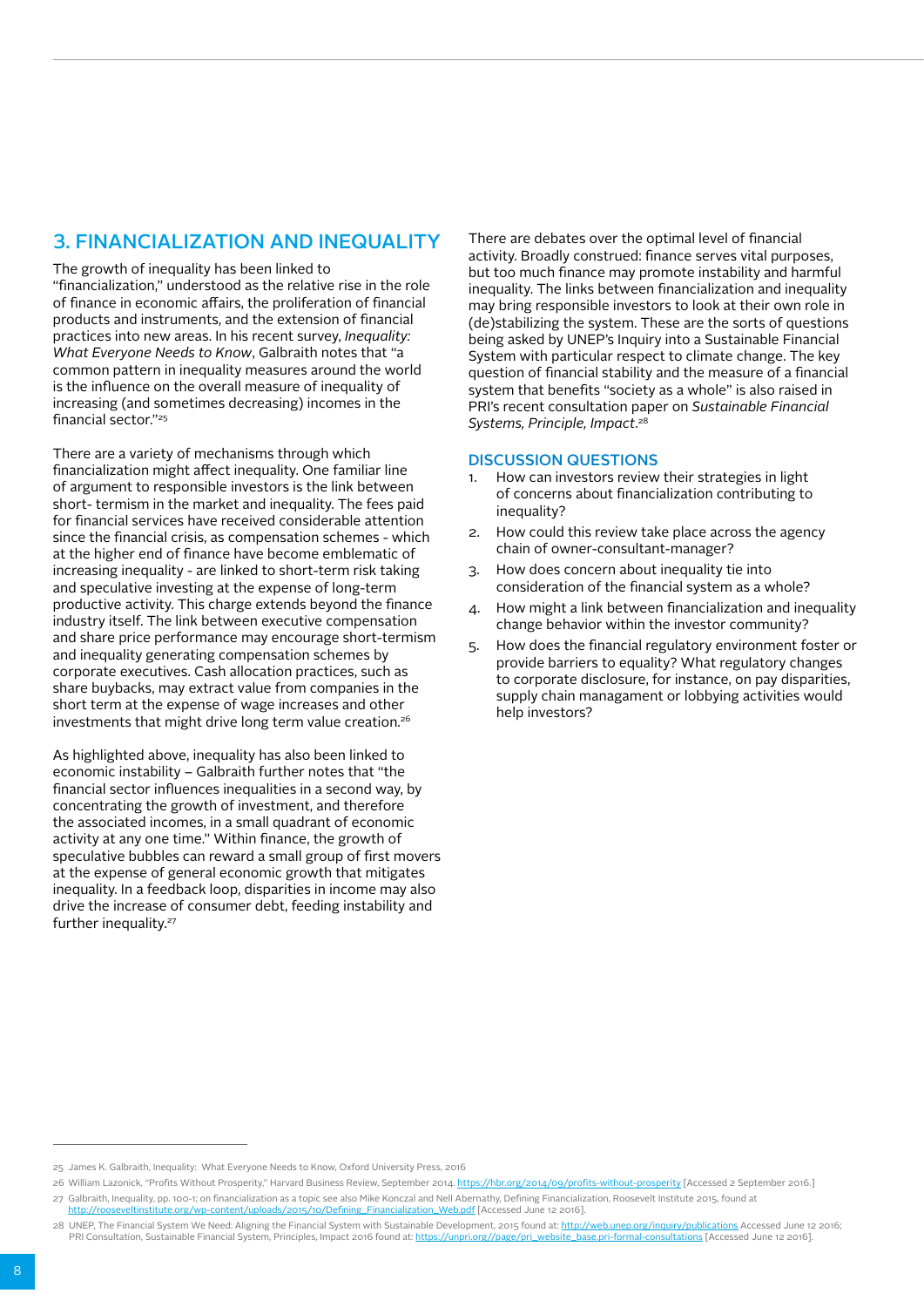### 4. INVESTOR ROLE IN BROADER POLICY DISCUSSIONS

Most of the recent literature on inequality focuses not on investors, but on the potential policy levers in the public sector to mitigate harmful growth in inequality. Government – at the local, national, and international levels – will bear the primary responsibility of responding to inequality. What is the role for investors in these discussions?

One way that investors often enter into these discussions is through their participation in dialogue over multi- sector codes of conduct, or by adopting these sorts of (often international) norms as guideposts for analyzing investment risks and opportunities. Investors have, for instance, played important roles in discussions on corporate disclosure regimes around core ESG topics related to economic inequality, including information on executive and worker compensation, worker and human rights performance, corporate supply chains, and similar issues.28 Organized efforts to improve corporate disclosure – such as FSB and SASB – can include many of these issues related to economic inequality. The OECD Guidelines on Multinational Enterprises, for instance, include issues like responsible business practices and labor relations as related to risk management, as do the International Labor Organization's standards around issues like decent work.<sup>30</sup>

The United Nations has increasingly highlighted the role of the private sector generally, and investors in particular, in tackling the world's challenges, including through the Sustainable Development Goals. Investor concern with inequality may lead to broader and deeper participation in multi-sector efforts to understand, mitigate, and redress potential harm that results from its growth.

There are also specific topics emerging in public discourse in which investors may find a prominent role. One example is the intense focus on tax evasion and avoidance over the past few years, exacerbated both by public sector austerity programs and new availability of information on the scale of the issue. To the extent that tax evasion and avoidance drive inequality and are a sign of rent-seeking and political capture that distinguishes productive from unproductive economic activity, they become important issues for longterm investors concerned with ESG issues.<sup>31</sup>

An obvious analogy here is to carbon pricing – an issue where responsible investors in many cases have moved on from concerns about the negative effects of a policy on particular investments to a broad support for policies that shape markets to address fundamental long-term challenges.

- How might responsible investors add their voices, individually or collectively, to broader policy debates related to inequality?
- 2. What is the appropriate role for investors in multisector discussions about inequality? In particular, what role should investors play in policy development?

<sup>28</sup> AFL-CIO, (2016) Valuing America's Greatest Asset: Corporate Disclosure of Human Capital Management. https://drive.google.com/file/d/oB1hw4csNsPTBUmhjVTRWSDdsTXM/view [Accessed 28 September 2016.]

<sup>29</sup> On this topic, see "Investors Ask SEC for Better Sustainability Disclosure." <u><http://www.sasb.org/investors-sec-sustainability-disclosure/></u> [Accessed 28 September 2016]. Also "Implementing the FSB Principles for Sound [compensation-practices.pdf](http://www.fsb.org/wp-content/uploads/FSB-Fourth-progress-report-on-compensation-practices.pdf) [Accessed 28 September 2016].

<sup>30</sup> The OECD Guidelines for Multinational Enterprises 2011 Edition are found at: <http://www.oecd.org/daf/inv/mne/48004323.pdf>; the ILO definition of decent work can be found at: <http://www.ilo.org/global/topics/decent-work/lang--en/index.htm> [Accessed June 12 2016].

<sup>31</sup> PRI, Engagement Guidance on Corporate Tax Responsibility: Why and How to Engage Your Investee Companies, 2015.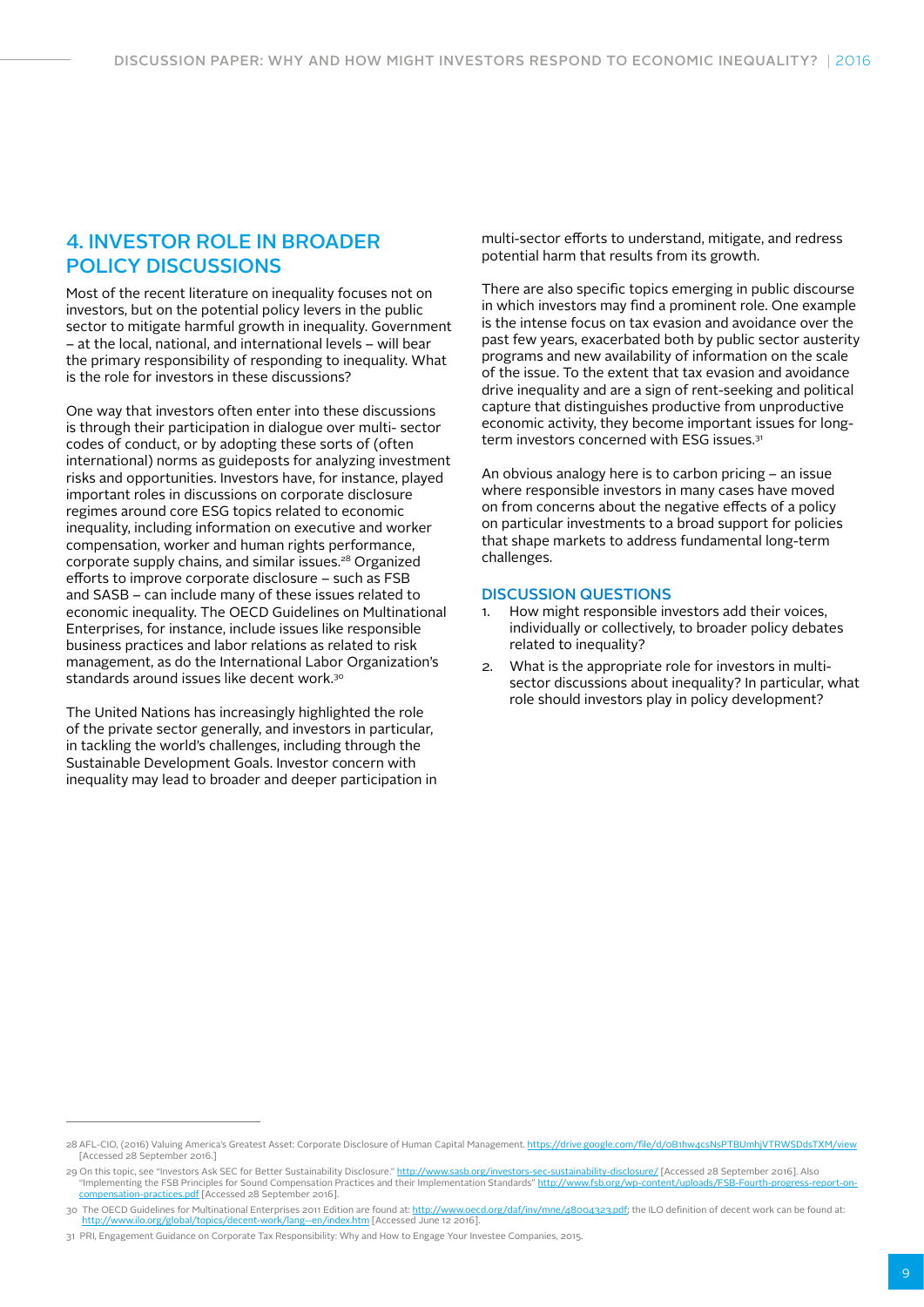# **CONCLUSION**

Inequality is an important topic in its own right: there are many reasons we might worry about economic inequality without regard to its effect on economic growth and investor portfolios. But, investors in particular have reason to explore how inequality shapes the world in which they invest when:

- Harmful levels of inequality cause, or are a sign of, low growth and financial instability;
- Channels of investment may help mitigate inequality;
- The financial sector may play a particular role in generating harmful inequality, and, just as importantly,
- The effects of inequality cause harm to the beneficiaries of investment that they represent or serve, both in the short and long terms.

Responsible investment can serve as a useful frame for how investors think about their relationship to inequality. Conversely, inequality, as a topic, can help sharpen how responsible investors integrate the S in ESG, and how they tackle challenging issues related to the systemic structure of finance, and investors' role in shaping a financial system that better serves social objectives.

We hope this paper generates discussion on an increasingly prominent topic, and helps point to productive avenues for research and investor engagement.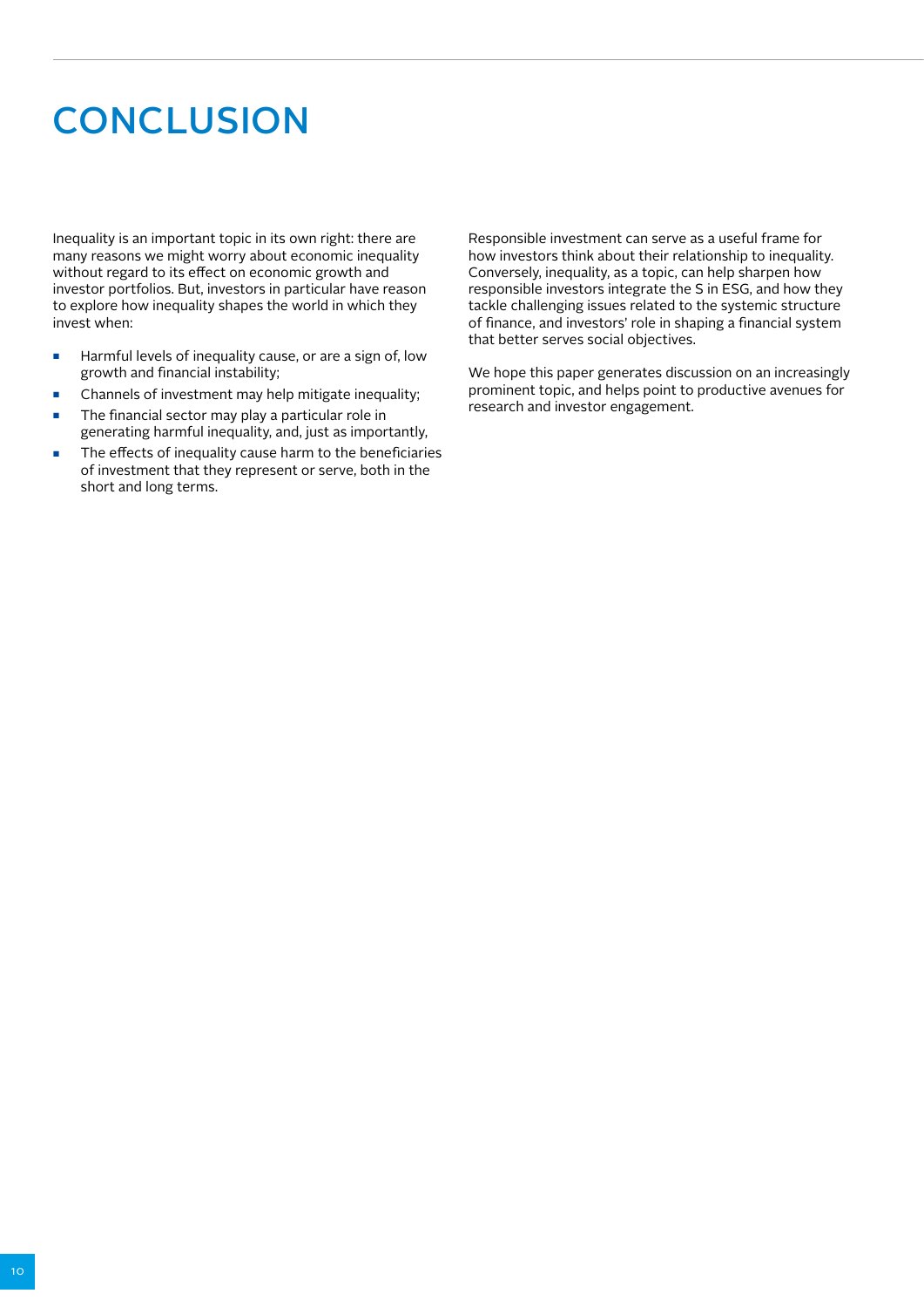Thanks to Katherine Ng and PRI colleagues, and Rooney Charest, Katie Grace and Erin Shackelford at the Initiative for Responsible Investment for their help in producing this paper.

PRI DISCLAIMER

The information contained in this report is meant for the purposes of information only and is not intended to be investment, legal, tax or other advice, nor is it intended<br>to be relied upon in making an investment or other legal, economic, investment or other professional issues and services. PRI Association is not responsible for the content of websites and information resources that may be referenced in the report. The access provided to these sites or the provision of such information resources does not constitute an endorsement by PRI Association of<br>the information contained therein. Unless expressly st are those of the various contributors to the report and do not necessarily represent the views of PRI Association or the signatories to the Principles for Responsible Investment. The inclusion of company examples does not in any way constitute an endorsement of these organisations by PRI Association or the signatories to the Principles for Responsible Investment. While we have endeavoured to ensure that the information contained in this report has been obtained from reliable and up-to-date<br>sources, the changing nature of statistics, laws, rule or caused by such decision or action. All information in this report is provided "as-is", with no guarantee of completeness, accuracy, timeliness or of the results obtained from the use of this information, and without warranty of any kind, expressed or implied.